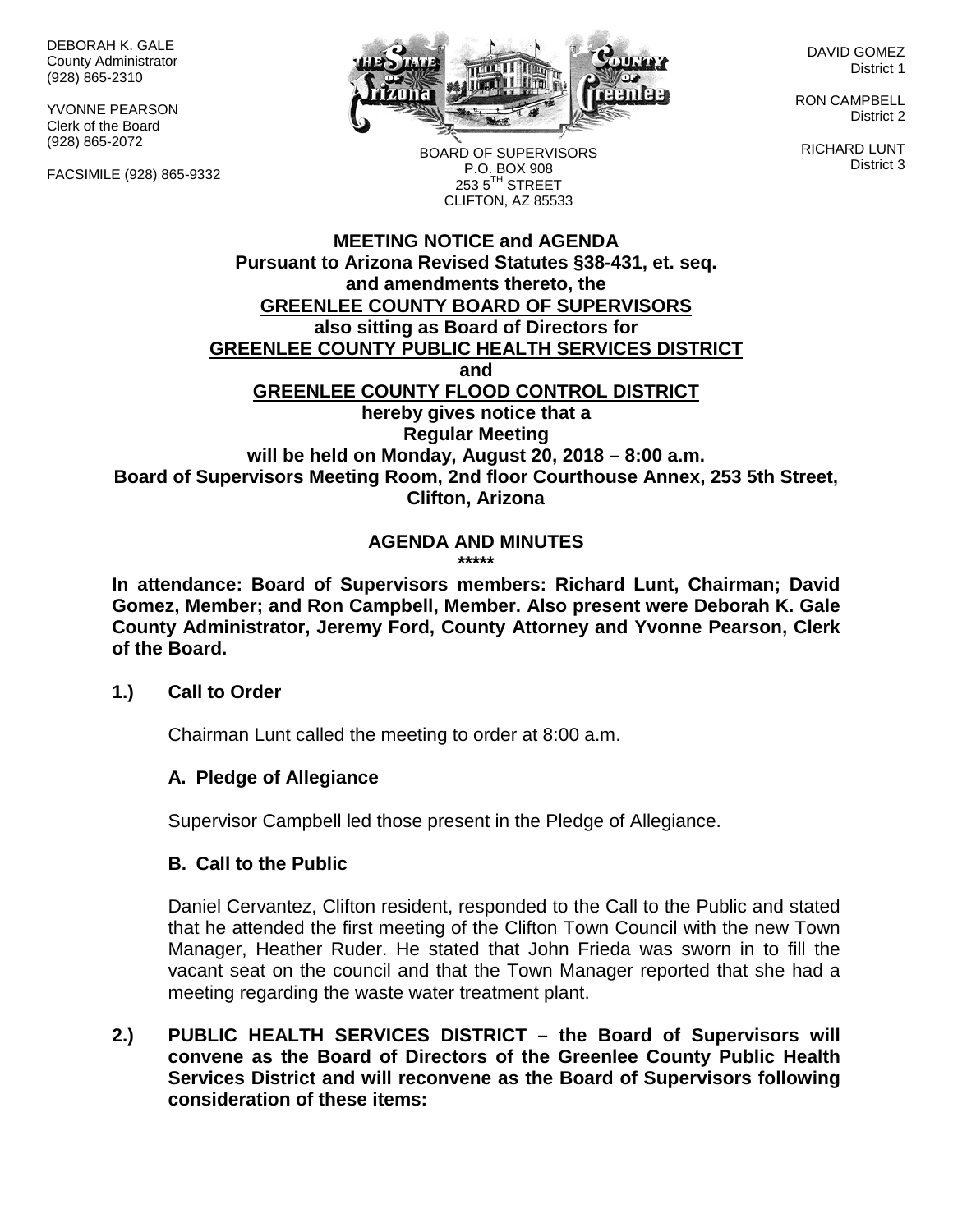## **A. Consent Agenda**

- **1. Clerk of the Board: Consideration of approval of Public Health Services District expense warrants in excess of \$1,000.00**
- **2. Health and County Services Director: Consideration of approval of Intergovernmental Agreement (IGA) for Woman Infant Children, Breastfeeding Peer Counseling and Farmer's Market Nutrition Program Services**

Upon motion by Supervisor Gomez, seconded by Supervisor Campbell, and carried unanimously, the Board approved the Public Health Services District Consent Agenda as presented.

# **3.) Sally Holcomb, Regional Manager, Community Affairs, Cenpatico Integrated Care**

**A. Update on changes to AHCCCS as it relates to the services provided, name change and health plan overview as well as community supports.**

Ms. Holcomb explained the new changes to AHCCCS that will become effective October 1, 2018. The two plans currently available will be combined into one plan and will be called Arizona Complete Health. She explained that the only change will be in administrative services and that no eligibility requirements have changed. The Board thanked Ms. Holcomb for taking the time to provide this information.

# **4.) Discussion/Adoption of Fiscal Year 2018/2019 Tax Rates**

Ms. Gale reviewed values, levies, and tax rates of all taxing entities in Greenlee County. She explained that each entity calculates and adopts their own tax rate which is then presented to the Board of Supervisors, per statute, for their administrative function of adding all taxing entities rate calculations on one tax bill. The Greenlee County primary property tax rate is \$.7026, Public Health Service District tax rate is \$.2500 and the Flood Control District tax rate is \$.2500 for a combined tax rate of \$1.2026. Supervisor Gomez, moved to adopt the fiscal year tax rates presented, Supervisor Campbell seconded and the motion carried unanimously.

#### **5.) Melissa Hayes, Southeast Arizona Community Liaison, Arizona Department of Environmental Quality (ADEQ)**

- **A. ADEQ Small Communities Environmental Compliance Assistance Program**
- **B. ADEQ Voluntary Environmental Stewardship Program**
- **C. Water harvesting**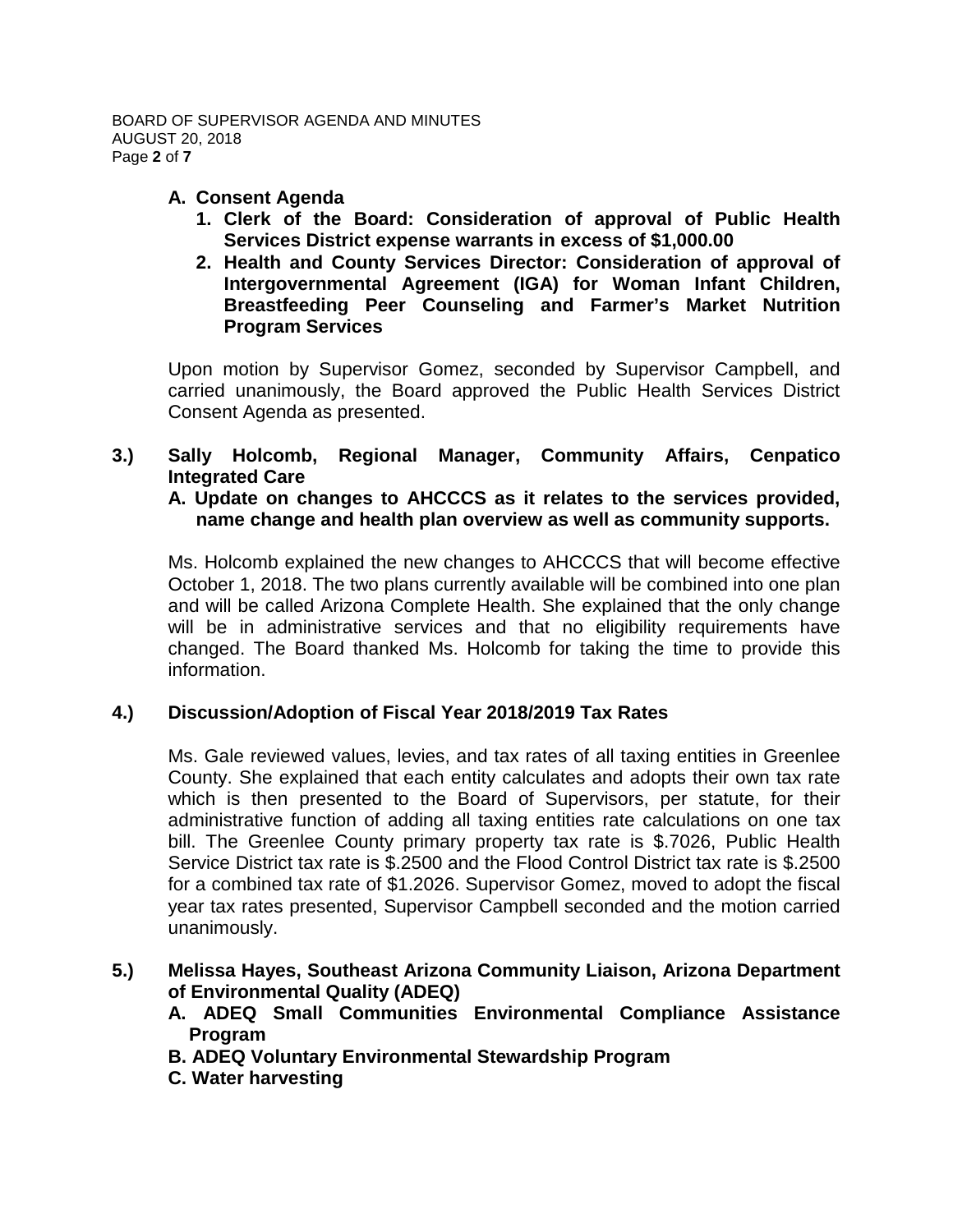Ms. Hayes explained that she is Community Liaison for the region that includes Greenlee County as well as Graham, Cochise and Santa Cruz counties. She is based in Tucson and has worked for ADEQ for 20 years and has been a liaison since 2009. Her role is to assist the public and regulated community in regions of Arizona on ADEQ related issues. She stated that there are 6 liaisons throughout the state and that their roles are: coordinating with ADEQ program staff to answer specific questions or resolve problems; provide permitting assistance; perform outreach on grant funding opportunities, and new and existing ADEQ regulatory programs and initiatives; share expertise on area issues; and provide customer service as requested to the regulated community, the public, citizen groups, districts and local governments. She demonstrated the new ADEQ website where information can be obtained the many ADEQ programs and resources including Voluntary Environmental Stewardship Program, Small Communities Environmental Compliance Assistance Program, Brownfields Program, Underground Storage Tank Financial Programs, and Arizona Water Watch/Citizen Scientist Programs. The Board thanked Ms. Hayes for visiting and for the information.

#### **6.) Matthew Earl Jones and Ramsey Wharton, Arizona Film Commission A. Partnership with the Arizona Film Commission**

Mr. Jones explained that the Arizona Office of Film and Digital Programs is a part of the Arizona Commerce Authority and that the office is one of the oldest in country. The office was founded by the Arizona Film Commission but was shut down in 2010 and re-opened December 1, 2016. Mr. Jones travels to other countries promoting Arizona as a film-making site. He stated that the website, gofilmaz.com, has information regarding the Arizona Office of Film and Digital Programs. He also stated that they target movie production and projects that cost less than \$20 million such as those created by Netflix, Amazon, and that type of industry sector. He also spoke about the economic impact to the state. The Board thanked Mr. Jones for traveling to Greenlee County to provide the information.

#### **7.) Akos Kovach, Economic Development Coordinator**

## **A. Distracted Driving/Save-a-lift update and results from August 16th Road Tour**

Mr. Kovach explained that this campaign began in June in Bowie, Wilcox, Benson, and Safford to bring heightened awareness regarding distracted driving. Tisha Russon with Humanity Served with a Smile, expressed the need to get more people involved and behind the campaign. The Board expressed their interest in adopting an ordinance or resolution on the next meeting agenda that will also include violations punishable by Arizona Law.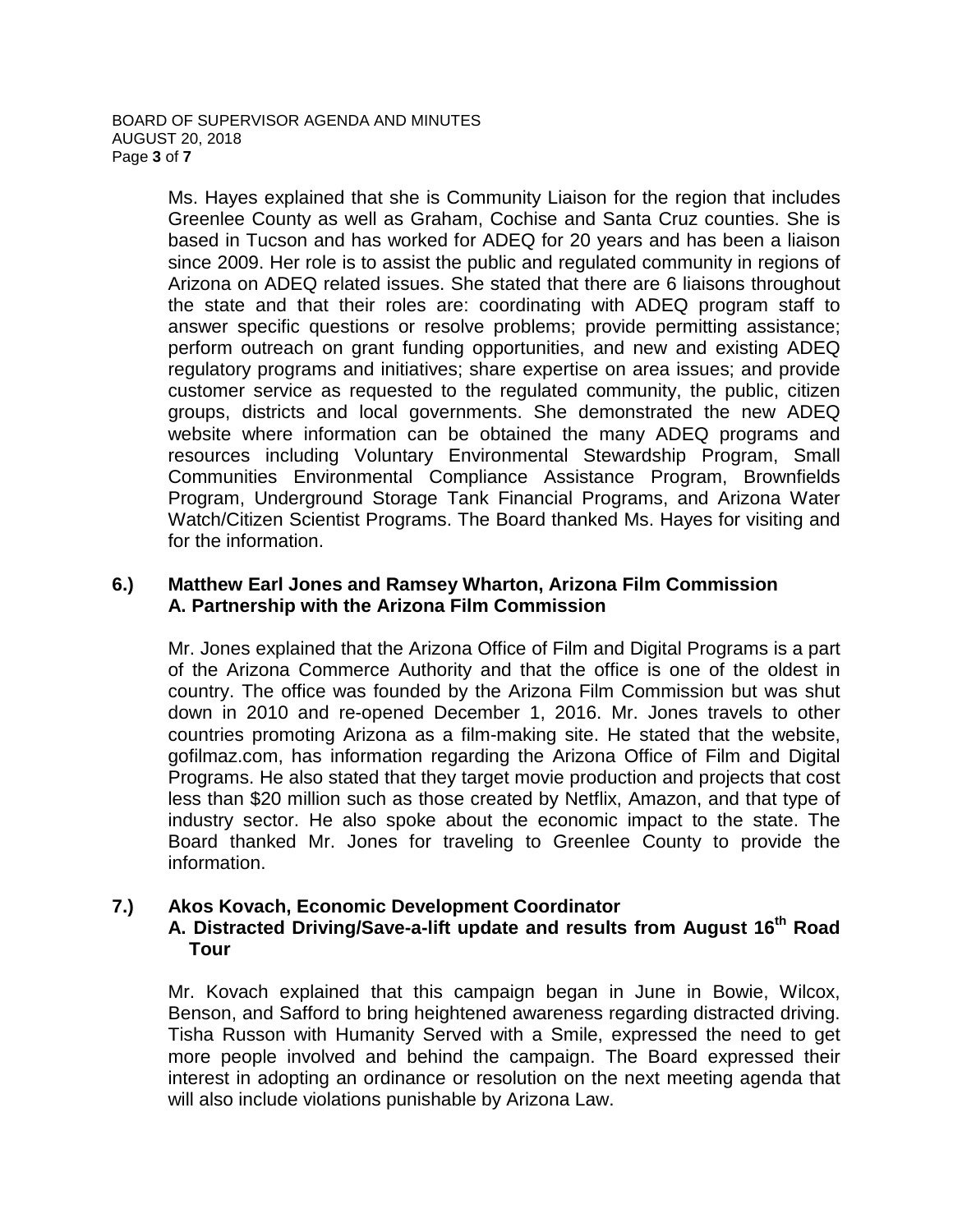# **B. Rural Policy Forum Report**

Mr. Kovach reported that the Rural Policy Forum he attended in Wickenberg was outstanding and included work sessions on Economic Development, opportunity zones, rural health, education, and networking. He stated that Supervisor Gomez is on the statewide rural council.

# **C. Housing Feasibility Study and target Industry Study update**

Larry Catin, SEAGO Economic Development, explained that United Way grant funding is being used to fund a Housing Feasibility Study which is being conducted through SEAGO. He stated that a consultant has been obtained and deliverables have been developed to be used to position the county to attract developers. The study should be completed in January 2019 and be available for review. The goal of the housing feasibility study is to have a document that can be utilized by the County to attract potential housing developers/builders and can be utilized by the County to identify impediments to housing development in the County and measures that the County, towns, and companies operating in the County, can take to make developable housing parcels financially viable for private development.

Mr. Catin explained that a consultant has been obtained to conduct the Target Industry Study which is also being funded with United Way grant funds. The goal of this study is to:

- Identify industry sectors that may have an interest in locating in Greenlee **County**
- Identify reasons a business may consider Greenlee Country to conduct business
- Identify strategic goals to position Greenlee County to attract businesses
- Identify businesses currently located in Greenlee County that fall within the target industry sector category

The Board requested a quarterly progress update/report on these studies and thanked Mr. Catin for the information.

#### **D. Information regarding current housing market statistics**

Mr. Kovach stated that 2 houses are being built in Duncan, permits have been obtained, and realtors from Safford have become interested in housing in Greenlee County.

#### **8.) Linda Durr, County Assessor**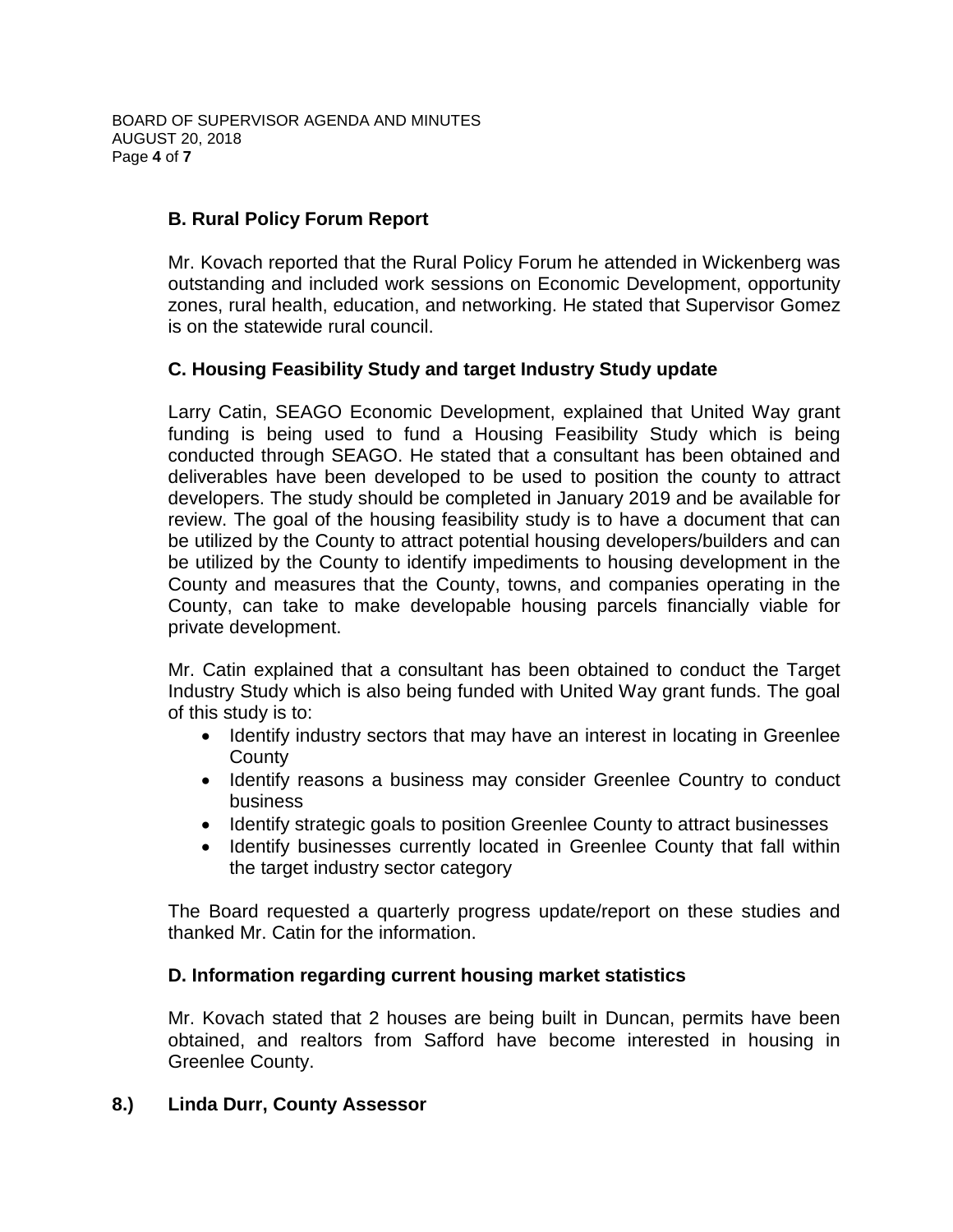#### **A. Discussion/Action regarding the Amendment to Agreement dated July 16, 2013 with Pictometry International Corporation regarding flight imagery of Greenlee County**

Ms. Durr stated that the original contract with Pictometry only included three flights of imagery and that an opportunity to add a fourth flight has been presented at a 10% cost reduction and that the cost would still be under the original budgeted amount. Upon motion by Supervisor Campbell, seconded by Supervisor Gomez, and carried unanimously, the Board approved the request as presented.

# **9.) Kay Gale, County Administrator A. County and State budget and legislative issues**

Ms. Gale reported that she attended the monthly County Managers meetings where the process of reviewing and analyzing the 15 legislative proposals submitted to County Supervisors Association (CSA) from counties began.

# **B. Calendar of Events**

The Calendar of Events was reviewed. Ms. Gale expressed appreciation to the road department for their hard work handling the cleanup after the damaging microburst in the Duncan area.

# **10.) Consent Agenda**

- **A. Clerk of the Board: Consideration of approval of expense warrants in excess of \$1,000.00 – Voucher 1007; 1008; 1009; 1010**
- **B. Chief Finance Officer: Consideration of approval of General Fund loans in the amount of \$6,450.01 to be reimbursed upon receipt of funds: Fund 118 – \$1,217.21; Fund 186 - \$2,156.58; Fund 195 - \$1,152.33; Fund 239 - \$52.11; Fund 243 - \$1,871.78**
- **C. Chief Probation Officer: Consideration of approval of Employee Transaction Form – K. Kane, Deputy Probation Officer; T. Andrews Deputy Probation Officer**
- **D. IT Manager: Consideration of approval to install 10MB Fiber Optic Service between the Clifton Courthouse and the Clifton Town Magistrate to facilitate new Digital Radio System being installed for Emergency Services by Valley Telecom in an amount not to exceed \$9,000.00 to be paid with budgeted general funds**
- **E. IT Manager: Consideration of approval to replace current Public Works 10 MB Copper Wire DSL service with new 50MB Fiber Optic Service by Valley Telecom in an amount not to exceed \$24,000.00 to be paid with budgeted general funds**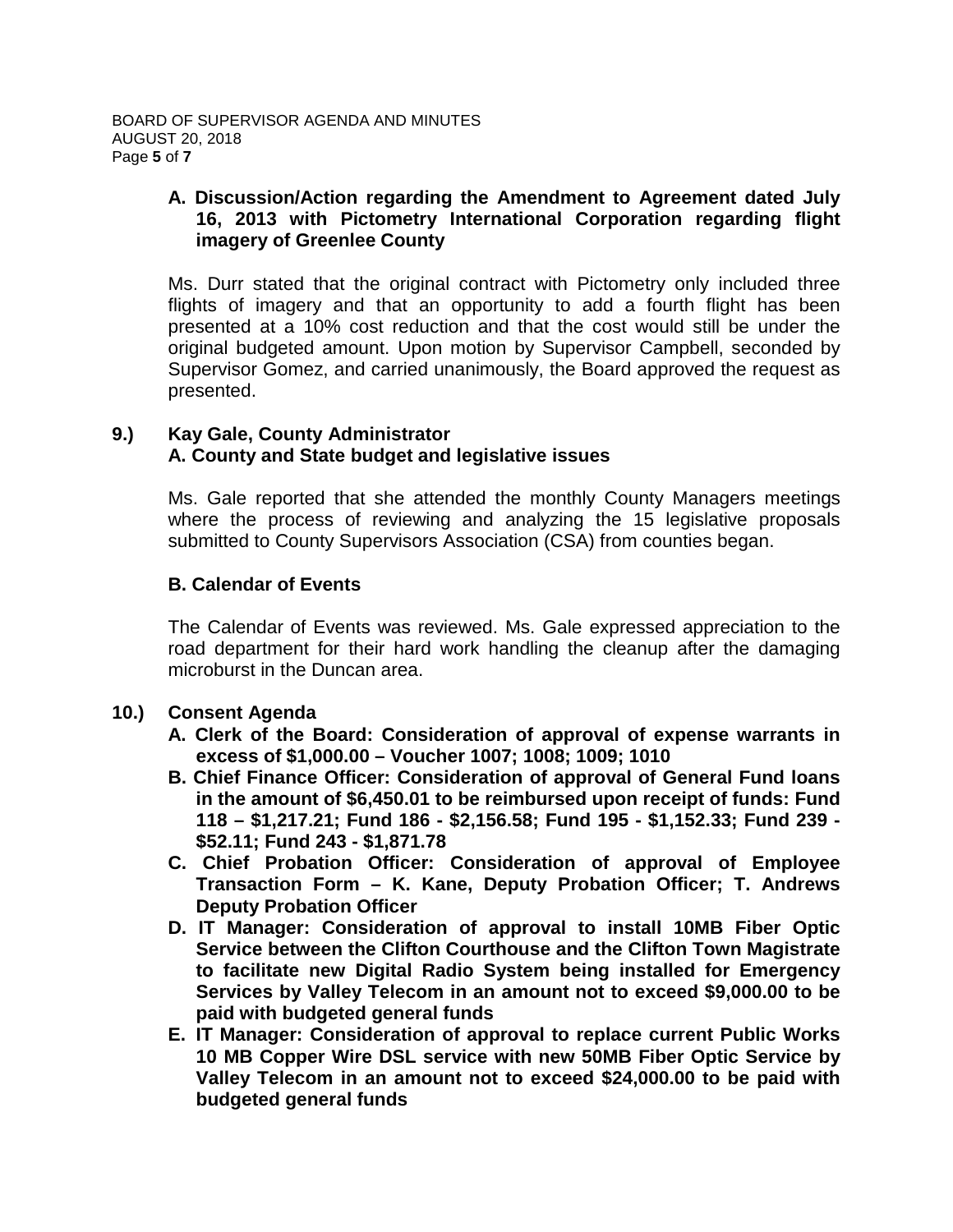- **F. Emergency Management Coordinator: Consideration of approval of the purchase of new radios and installation of communication equipment from Canyon State Wireless to be installed at the County Emergency Operation Center at the South Annex in Duncan in an amount not to exceed \$42,503.55 to be paid with budgeted Capital Improvement funds**
- **G. County Engineer: Consideration of approval to apply for United Way Grant funding in the amount of \$200,000 to purchase kitchen and audio/visual equipment and furniture, and to build an amphitheater for use by University of Arizona Extension at the South Annex Building**
- **H. Event Coordinator: Consideration of approval of the Rodeo Contract with Slash M Rodeo Company, Inc. for provision of livestock and personnel for the Grand Canyon Pro Rodeo Association Rodeo at the 2018 Greenlee County Fair in an amount not to exceed \$7,200.00 to be paid with budgeted Fair Funds**
- **I. Event Coordinator: Consideration of approval of the Professional Services Contract with James L. Horcasitas for rodeo announcer and music services for the 2018 Greenlee County Fair in an amount not to exceed \$600.00 to be paid with budgeted Fair Funds**
- **J. Event Coordinator: Consideration of approval of the Ranch Rodeo Agreement with Lonnie Haught for the 2018 Greenlee County Fair in an amount not to exceed \$5,000.00 to be paid with budgeted Fair Funds**
- **K. Event Coordinator: Consideration of approval of the General Agreement with Arizona Truck and Tractor Pulling, Inc. for performance at the 2018 Greenlee County Fair in an amount not to exceed \$3,500.00 to be paid with budgeted Fair Funds**
- **L. Event Coordinator: Consideration of approval of the Mobile ATM Agreement with Mobile Money Inc. for services at the 2018 Greenlee County Fair in an amount not to exceed \$1,500.00 to be paid with budgeted Fair Funds**
- **M. Clerk of the Board: Consideration of approval of Employee Transaction Form – J. Medina, Administrative Assistant**
- **N. County Engineer: Consideration of approval to renew the Master Agreement for Professional Airport Planning and Engineering Services with Morrison-Maierle, Inc, for airport consultation**
- **O. Elections Director: Consideration of adoption of the Greenlee County Elections Tabulation Backup Plan**

Upon motion by Supervisor Gomez, seconded by Supervisor Campbell, and carried unanimously, the Board approved the Consent Agenda as presented.

#### **11.) Supervisor Reports**

**Supervisor David Gomez**